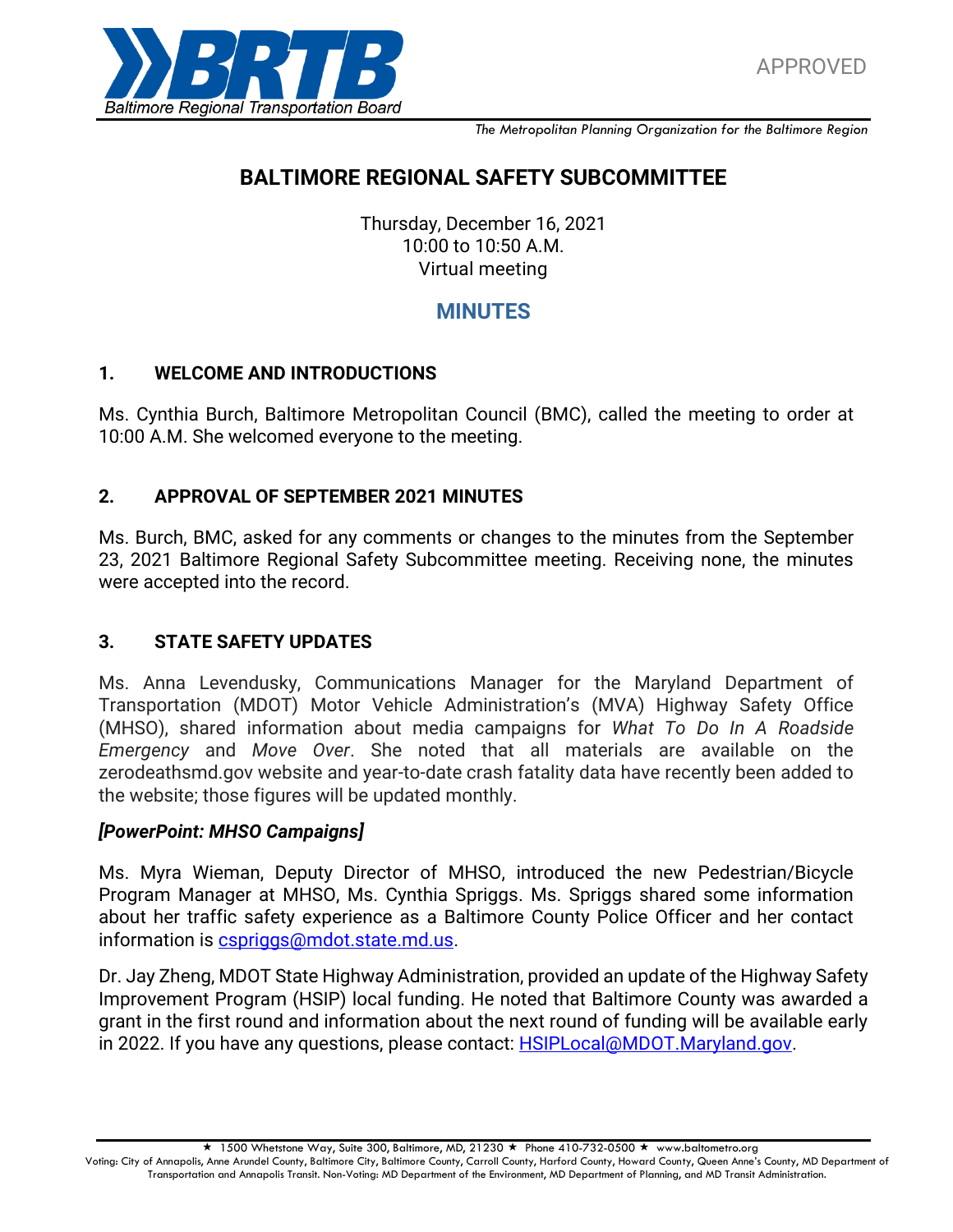Safety Subcommittee December 16, 2021 Page 2 of 3

## **4. LOOK ALIVE**

Mr. Bala Akundi, BMC, provided an update on the Look Alive campaign by sharing the most recent annual report. The information included enforcement activations, media statistics, and outreach efforts. He noted that the previous consultant contract had ended and a Request for Proposals is currently available. He anticipates having a consultant in place and kicking off the FY 2022 campaign in early 2022.

### *[PDF: BMC FY 2021 Annual Report]*

### **5. REGIONAL CRASH TREND UPDATES**

Ms. Burch provided an update on recently released 2020 crash data and shared a preview of the regional safety performance targets. In 2020, traffic crashes, injuries, and serious injuries decreased while fatalities increased across the region and state. Ms. Burch shared the anticipated targets for 2018-2022 average and goal for 2040; those figures will be shared at the January meetings of the Baltimore Regional Transportation Board and Technical Committee with a Resolution. She also shared the website with year-to-date fatality counts [\(https://zerodeathsmd.gov/resources/crashdata/\)](https://zerodeathsmd.gov/resources/crashdata/) mentioned earlier by Ms. Levendusky, MHSO.

### *[PowerPoint: Safety Update]*

## **6. LOCAL STRATEGIC HIGHWAY SAFETY PLANS (SHSP)**

Ms. Burch shared an update of the Local SHSPs in the region:

- Anne Arundel County's Vision Zero plan is complete and will go for public comment on January 1, 2022
- Baltimore City has released the Complete Streets Policy and is updating the Vision Zero plan
- Baltimore County continues to implement its SHSP
- Carroll County has finished the Strategic Traffic Safety Plan (STSP) and is planning to present it to the County Commissioners
- Harford County approved the SHSP and members of the Traffic Safety Advisory Board are working on an action plan
- Howard County is implementing a Strategic Road Safety Plan (SRSP) as the police department and transportation offices work together on crash data analyses
- Plans are being made to reconvene the Queen Anne's County SHSP team in January 2022.

## **7. OTHER/NEW BUSINES**

No other discussion was had and Ms. Burch adjourned the meeting at 11:50 A.M.

**Next Meeting –** February 24, 2022, 10:00 A.M.